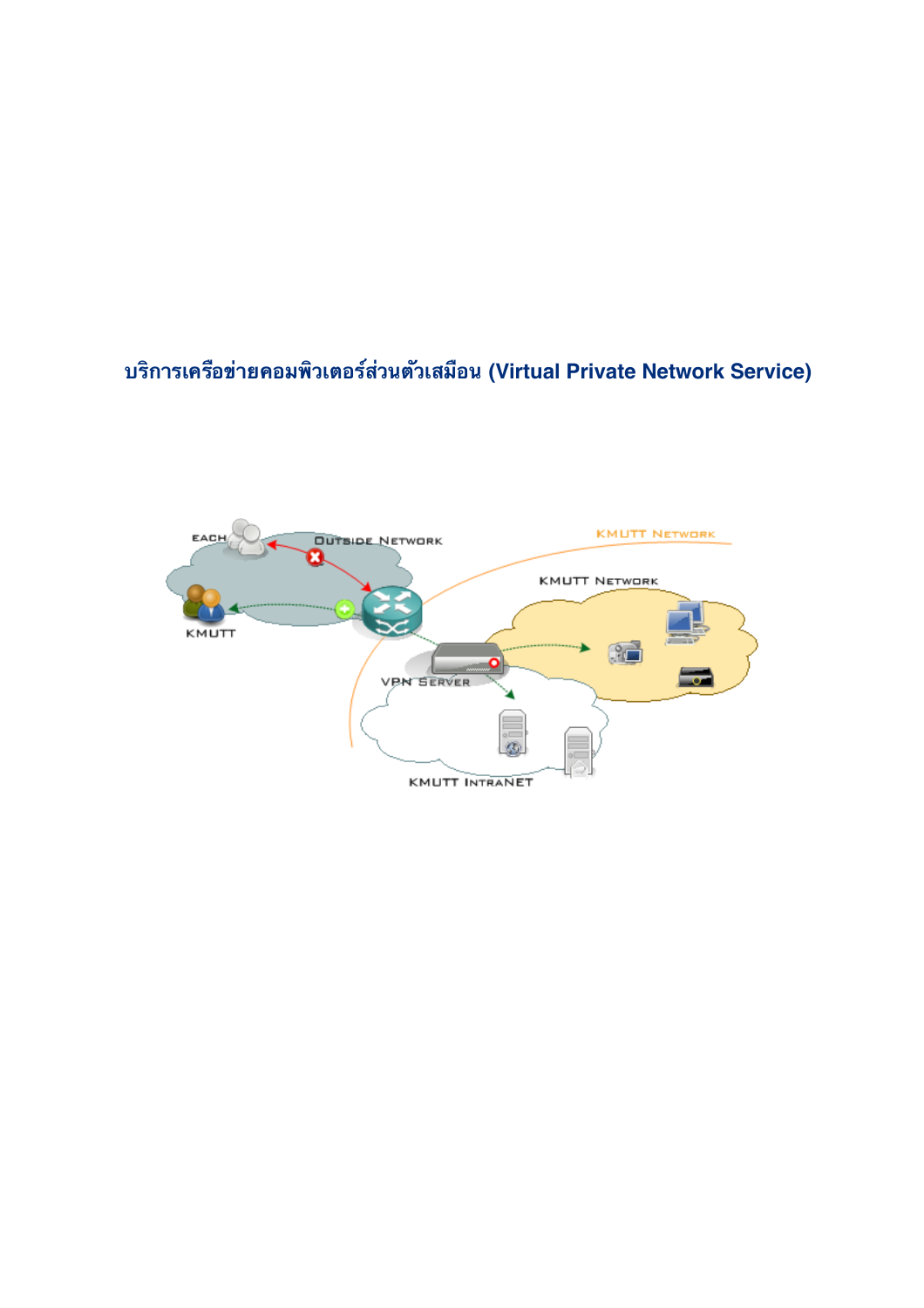## คู่มือการตั้งค่า L2TP over IPsec สำหรับ Mac OSX

## **Computer Center of KMUTT**

- ➡ ขั้นตอนการตั้งค่าการใช้งาน L2TP over IPSec
- ⇒ ขั้นตอนการ Login เข้าระบบเพื่อใช้งาน L2TP over IPSec
- → วิธีการ Disconnect ออกจาก L2TP over IPSec

## → ขั้นตอนการติดตั้ง L2TP over IPSec

- 1. เลือก Network ที่มมขวาบน
- 2. เลือก Open Network Preferences...



- 3. คลิก [+] เพื่อทำการตั้งค่าโปรไฟล์ VPN
- 4. ตั้งค่า new service ดังต่อไปนี้
	- 4.1 Interface: VPN
	- 4.2 VPN Type: L2TP over IPSec
	- 4.3 Service Name: KMUTTVPN
	- 4.4 คลิก Create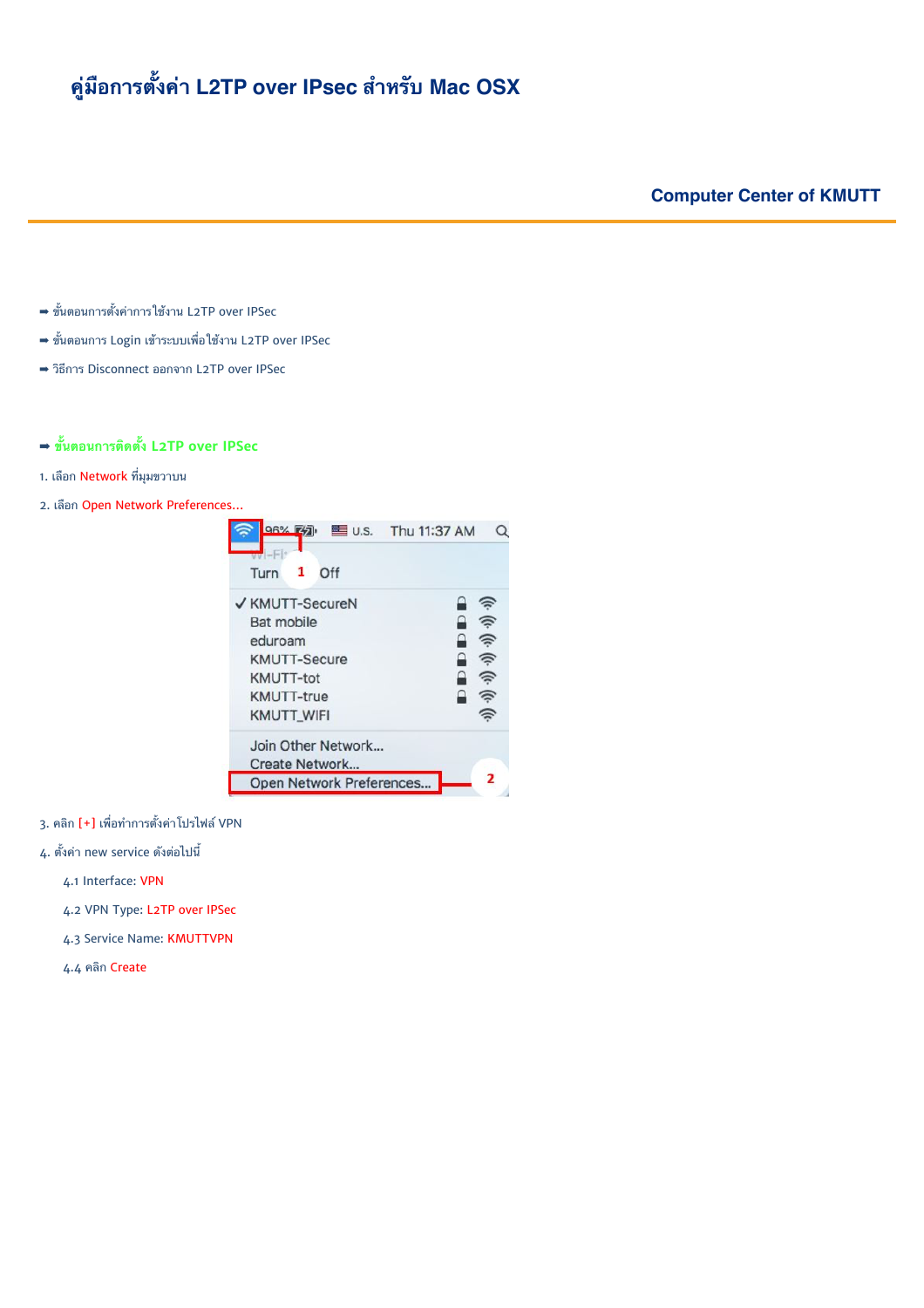|                                                                                                                                                                                   | Interface:                            | <b>VPN</b>                                                               | ़                  | 4.1        |
|-----------------------------------------------------------------------------------------------------------------------------------------------------------------------------------|---------------------------------------|--------------------------------------------------------------------------|--------------------|------------|
| Wi-Fi<br>Connected                                                                                                                                                                | VPN Type:                             | <b>L2TP</b> over IPSec                                                   | $\hat{\mathbf{z}}$ | 4.2        |
| Airconsri<br>Not Configu                                                                                                                                                          | Service Name: KMUTTVPN                |                                                                          |                    | 4.3        |
| Airconsa<br>Not Configu                                                                                                                                                           |                                       |                                                                          | Create<br>Cancel   | 4.4        |
| <b>Bluetooth PAN</b><br>Not Connected<br>Quad RS232-HS<br>Not Configured<br>Quad R32-HS 2<br>Not Configured<br>Quad R32-HS 3<br>Not Configured<br>Quad R32-HS 4<br>Not Configured | $\ast$<br>0101<br>$\sigma_{\chi_{0}}$ | <b>Telephone Number:</b><br><b>Account Name:</b><br>Password:<br>Connect |                    |            |
| <b>Ethernet</b><br>Not Connected<br>☆↓                                                                                                                                            | $\langle\cdot\cdot\cdot\rangle$       | Show modem status in menu bar                                            | Advanced           | $\left($ ? |

5. ตั้งค่า configuration ใหม่สำหรับ VPN ดังนี้

Configuration: Add Configuration…

- 6. สร้าง new configuration ดังนี้
	- 6.1 Name: KMUTTVPN
	- 6.2 เลือก Create

 $7.$  ทำเครื่องหมายถูก ที่ [/] Show VPN status in menu bar

|                                                          | Name: KMUTTVPN       | 6.1                     |
|----------------------------------------------------------|----------------------|-------------------------|
| Wi-Fi                                                    |                      |                         |
| Connected                                                |                      | Cancel<br>Create<br>6.2 |
| Airconsrial<br>Not Configured                            |                      |                         |
| Airconsal Port 2<br>36.<br>Not Configured                | Configuration:       | ≎<br>Default            |
| <b>Bluetooth PAN</b><br>$\overline{\ast}$                | Server Address:      | Required                |
| Not Connected                                            | <b>Account Name:</b> | Required                |
| $\sigma_{\chi_0}$<br>Quad RS232-HS<br>Not Configured     |                      |                         |
| Quad R32-HS 2<br>$\mathfrak{g}^{\mathfrak{c}^{\lambda}}$ |                      | Authentication Settings |
| Not Configured                                           |                      | Connect                 |
| Quad R32-HS 3<br>Not Configured                          |                      |                         |
| Quad R32-HS 4 $_6$ s <sup>ov</sup><br>Not Configured     | 7                    |                         |
|                                                          |                      |                         |
|                                                          |                      |                         |

8. กำหนดค่าสำหรับเชื่อมต่อระบบเครือข่ายส่วนตัวเสมือน ดังนี้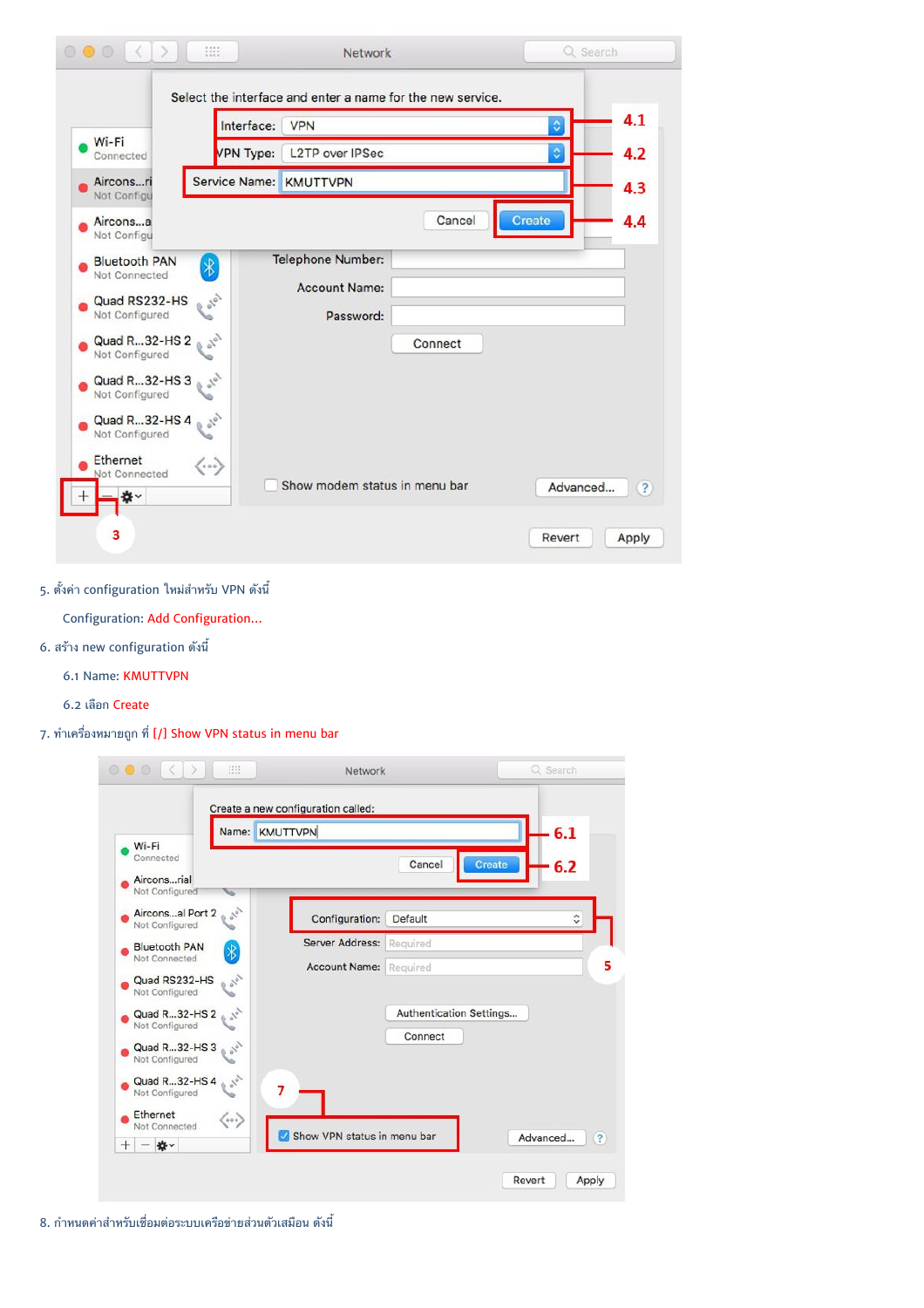8.1 Server Address: vpn.kmutt.ac.th

8.2 Account Name: username:sur (ชื่อผู้ใช้ เช่น username.sur หรือ 5xxxxxxx ต้องระบุให้ชัดเจน)

9. ตั้งค่าต่อไปที่ Authentication Settings...

9.1 Password: \*\*\*\*\*\*\*\* (รหัสผ่านผู้ใช้งาน ต้องระบุให้ถูกต้อง)

9.2 Shared Secret: kmutt.ac.th

 $9.3$  คลิก  $OK$ 

10. ตั้งค่าต่อไปที่ Advanced...

10.1 ทำเครื่องหมายถูก ที่ [/] Send all traffic over VPN connection

10.2 คลิก  $OK$ 

11. กดปุ่ม Apply เพื่อยืนยันการตั้งค่าอย่างสมบูรณ์



<span id="page-3-0"></span> $\rightarrow$  ขั้นตอนการ Login เข้าระบบเพื่อใช้งาน L2TP over IPSec

1. เลือก VPN ที่มมขวาบน

2. เลือก Connect KMUTTVPN เพื่อทำการเข้าใช้งาน VPN